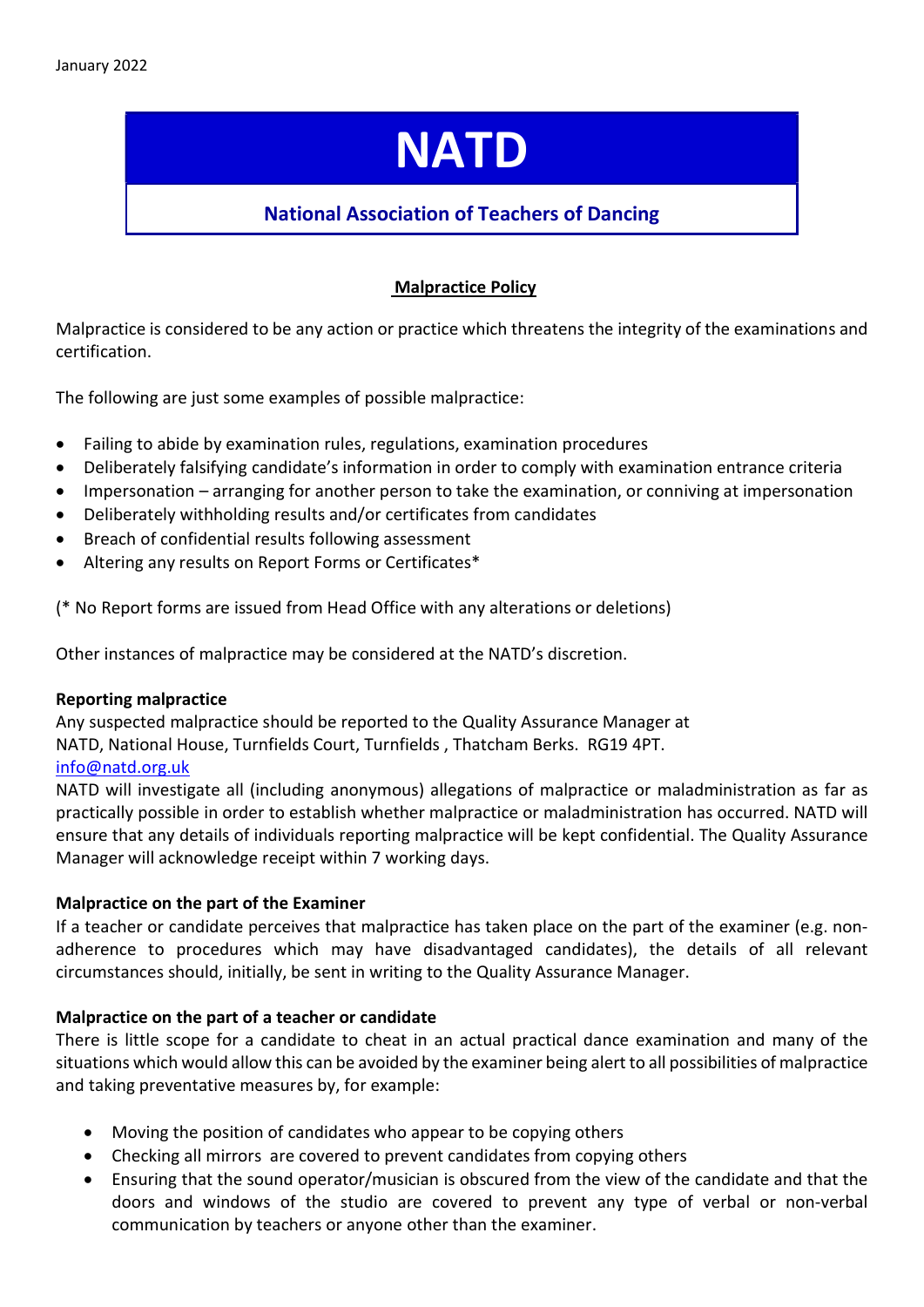If an examiner detects any malpractice, it must be reported immediately to the Quality Assurance Manager and followed up with a written report.

The NATD will contact the principal of the school of the entering candidates who will be responsible for investigating the allegations and submitting a written report to the Quality Assurance Manager.

In the case of allegations made against an NATD member working on their own, a report will be required from the member involved.

These written reports should include details of all relevant circumstances; any investigations carried out; any mitigating factors and written statements from all parties involved.

#### Live Remote Sessions

There are NATD Guidelines for Teachers, Examiners and Head Office regarding these sessions which must be adhered to in order to uphold the validity of the qualification.

Quality Assurance of all the results will be implemented to help detect any potential discrepancies following their introduction in September 2020. The guidance will be amended if required.

#### Malpractice by candidates

If a teacher (centre) wishes to report suspicions of any malpractice on the part of a candidate, the details of all relevant circumstances should, initially, be sent in writing to the Quality Assurance Manager in order to initiate an investigation. After, investigation and consultation with any appropriate personnel, the NATD will write to the candidate (or parent) with the details of the allegation and any accompanying evidence to give an opportunity for a response and to inform them of the procedures and right of appeal to the NATD.

#### Investigating malpractice

As soon as possible (not more than 14 days after notification) after the suspected malpractice has been reported and initial reports have been gathered, the Quality Assurance Manager will convene a meeting of the Quality Assurance Panel, consisting of the Chief Executive; Quality Assurance Manager; Senior Examiners from the relevant Branches and the two non-executive directors

In straightforward cases, the CEO may delegate the responsibility to the Quality Assurance Manager.

The panel will establish the nature of the malpractice and whether malpractice has occurred or not. The panel will investigate whether the correct procedures have been followed and will give the individual suspected of malpractice the opportunity to answer the allegations in a personal statement. The panel will also determine if the regulations have been broken and will make a judgment on the appropriate measures to protect the integrity of the examination and the nature of any sanctions to be imposed.

Anyone accused of malpractice must have the opportunity to respond to the allegations in writing and these should be included with the report. To enable them to do this, they must be given access to the evidence against them. They are also entitled to have a suitable witness present at the appropriate stage. The NATD reserves the right to withhold the issue of results while investigations are ongoing. Depending on

the outcome of the investigation, results may be released or permanently withheld.